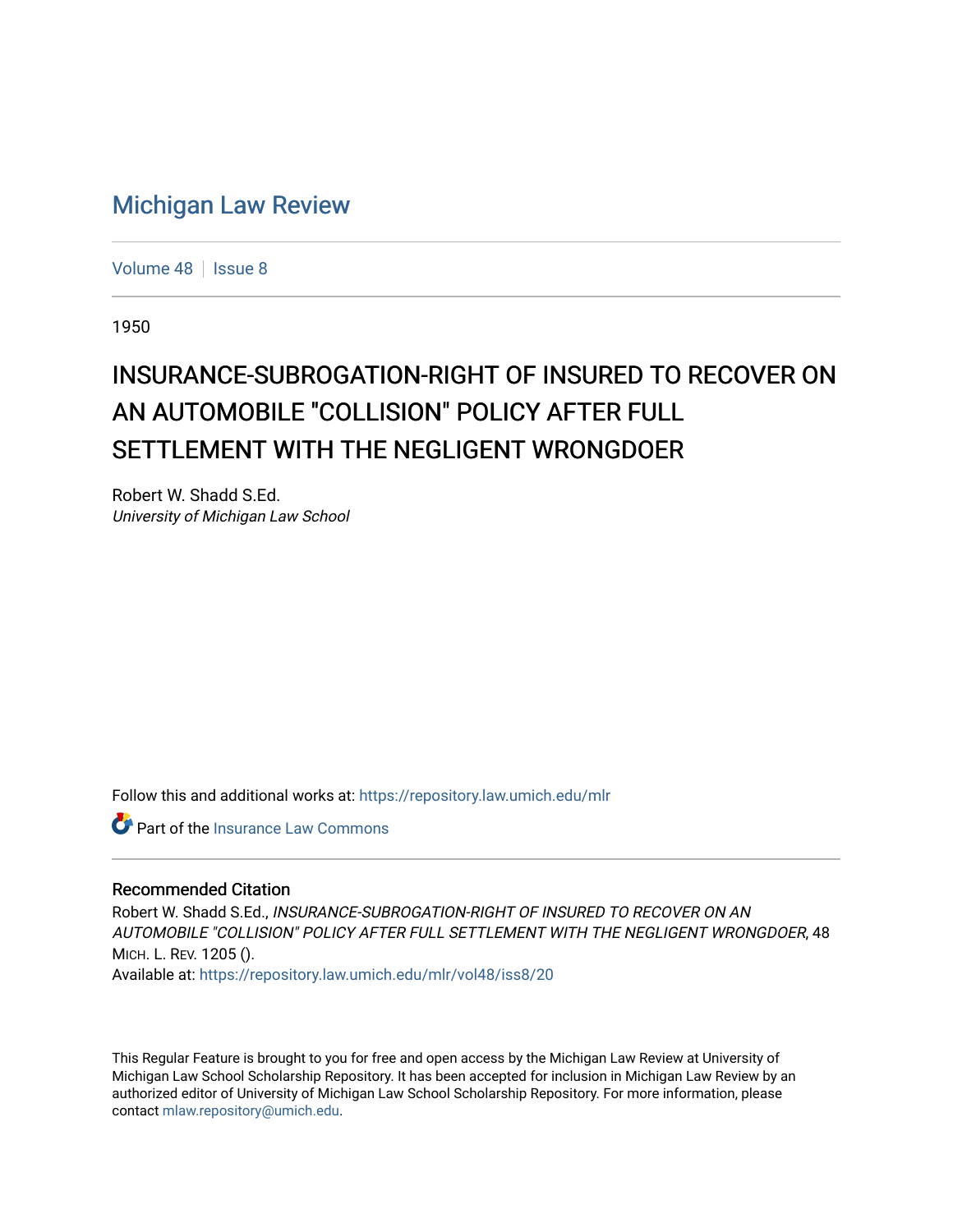INSURANCE-SUBROGATION-RIGHT OF INSURED TO RECOVER ON AN AUTOMO-BILE "COLLISION" POLICY AFTER FULL SETTLEMENT WITH THE NEGLIGENT WRONGDOER-Respondent, whose automobile was covered by a policy of "collision" insurance in appellant insurance company, suffered serious personal injuries and complete loss 0£ his car as a result 0£ a collision with an oil company truck. Despite numerous telephone calls, appellant failed to settle for the cash value of the automobile, as required by the insurance contract. In the meantime, respondent brought an action against the oil company, joining the claims for personal injury and property damage, and executed a £ull release *to* that company in return for a settlement of \$20,000. He then brought this action for actual damages to the automobile on the theory that appellant fraudulently breached its contract, knowing that respondent had to claim all elements of damage in the oil company suit.<sup>1</sup> Appellant defended on the ground that respondent's release destroyed appellant's right of subrogation and discharged appellant's contractual liability. *Held,* appellant, by its conduct in £ailing to pay the loss when reported, waived all subrogation rights. The verdict of the jury in the present action was for \$400 less than the value of the automobile and that sum represented a reasonable proportion of the \$20,000 settlement allocable to the car loss. *Powers v. Calvert Fire Ins. Co.*, (S.C. 1950) 57 S.E. (2d) 638.

Subrogation is the equitable right, acquired by an insurer upon the voluntary payment 0£ a sum of money for which it is only secondarily liable, to pursue the remedies of the insured against a third person wrongdoer.<sup>2</sup> In automobile insurance cases, the insurer may usually abrogate its contract i£ the insured releases the tort-£easor prior to payment, thus destroying the insurer's possible subrogation rights; or it may recoup payments made to an insured who subsequently releases

<sup>1</sup> Holcombe v. Garland & Denwiddie, Inc., 162 S.C. 379, 160 S.E. 881 (1931).

<sup>2</sup> Billings, "The Significance of Subrogation in Automobile Insurance Practice," 308 lNs. L.J. 707, 708 (1948).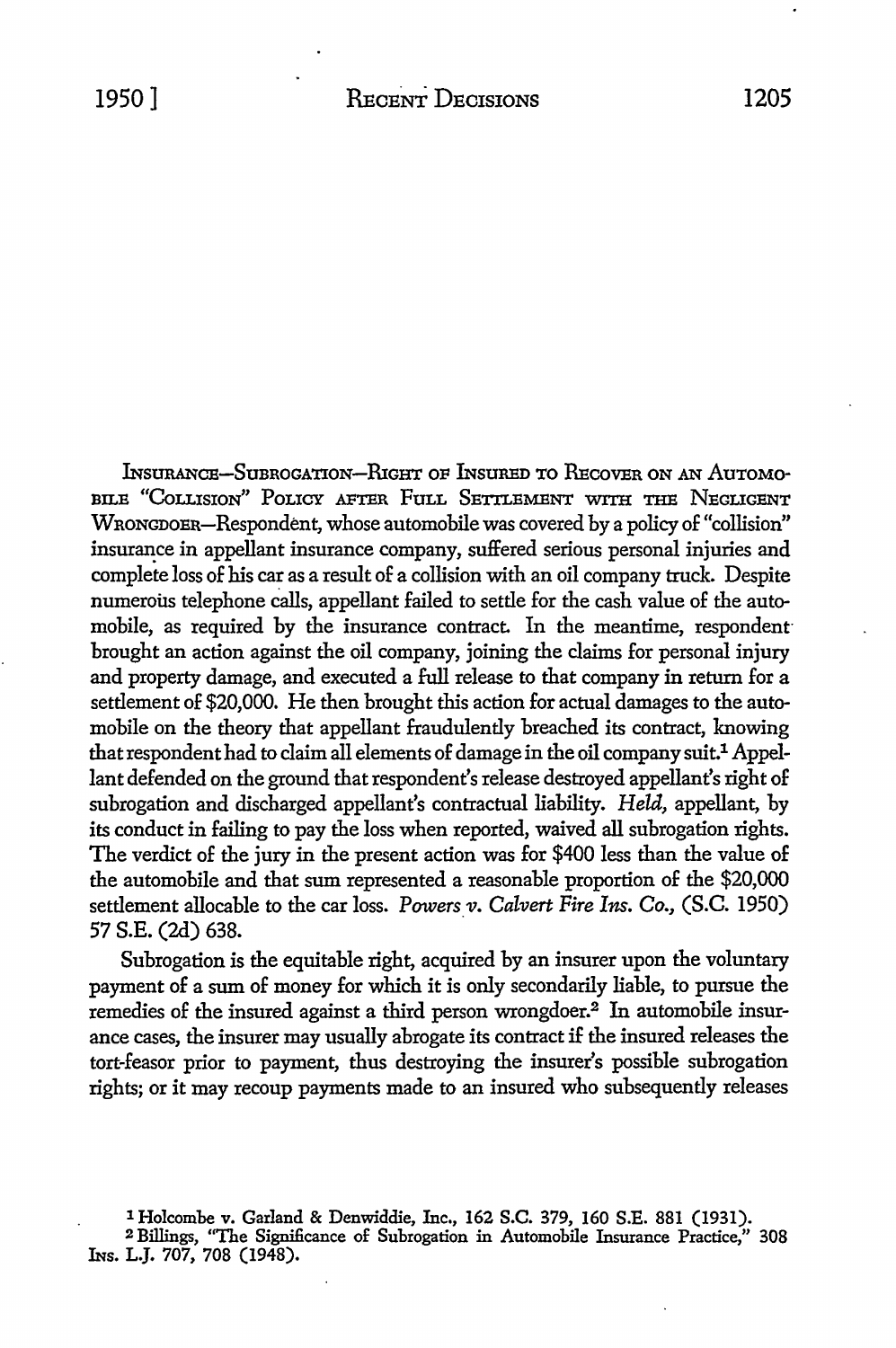the wrongdoer.<sup>3</sup>Because it *is* an *equitable* right, however, subrogation will or will not be enforced "according to the dictates of equity and good conscience,"<sup>4</sup> and the right may be abandoned or waived by conduct, in which case the insurer may be estopped from defending an action on the ground that the insured has settled with and released the wrongdoer.<sup>5</sup> In the principal case, the appellant's failure seasonably to settle the claim<sup>6</sup> placed the respondent in a very disadvantageous position. The law required him to sue upon his personal injuries and property damage in one action or lose the omitted claim. Either way, judgment or settlement would release the negligent wrongdoer and give the insurer a basis for claiming a defense to a subsequent action against it The chances were that any property damages awarded by a jury, against the oil company, would not be so large as the amount properly collectible from the insurance company. "The remedy for the apparent dilemma lay in the appellant's hands. It could have paid the loss, as it was obligated under its policy, and preserved its right of subrogation."7 On these facts, it is submitted that the court in the principal case reached the only logical result. It answered appellant's claim that respondent was gaining double compensation for his loss by allowing the jury to determine that proportion of the oil company settlement properly allocable to the property damage. While this undoubtedly involved a great deal of "second guessing" by the jury, the appellant created the situation in the first instance and can hardly be heard to complain.8 Insurance company attorneys have long argued that a liberalization

<sup>3</sup>Id. at 708. See, also, 6 APPLEMAN, INsURANCE LAw AND PRACTICE §4093 (1942); 8 Couch, Cyc. of Insurance Law §§2001-2003 (1931); RICHARDS, LAW OF INSURANCE, 4th ed., §57 (1932); Vance, Law or Insurance, 2d ed., 675 (1930) and 14 A.L.R. 192 (1921) supplemented by 26 A.L.R. 431 (1923) and 54 A.L.R. 1458 (1928). Some authority holds that an insured's rights are not barred by a settlement with the tort-feasor for less than the liability, such settlement being available to the insurer only as a defense pro tanto to the extent of the amount paid. Fire Assn. of Philadelphia v. Wells, 84 N.J.Eq. 484, 94 A. 619 (1915).

<sup>4</sup>46 C.J.S., Insurance §1209 (1946).

<sup>5</sup>16 APPLBMAN, INsURANcE LAw AND PRACTICE §9088 (1944); 73 U.S. L. REv. 301, 302 (1939); Fire Assn. of Philadelphia v. Schellenger, 84 N.J. Eq. 464, 94 A. 615 (1915); Leonard v. Bottomley, 210 Wis. 411, 245 N.W. 849 (1932); Firemen's Fund Ins. Co. v. Thomas, 49 Ga. App. 731, 176 S.E. 690 (1934); Everett v. Metropolitan Life Ins. Co., 129 Neb. 386, 261 N.W. 575 (1935); Firemen's Ins. Co. v. Georgia Power Co., 181 Ga. 621, 183 S.E. 799 (1935) and Weber v. United Hardware and Implement Mutuals Co., 75 N.D. 581, 31 N.W. (2d) 456 (1948). If the acts relied on for waiver are those of an agent, it must expressly appear he was authorized to act. 8 Couch, Cyc. OF INSURANCE LAW §2035 (1931).

<sup>6</sup>The insurer must be given a reasonable amount of time in which to investigate and pay a loss. 14 A.L.R. 193 (1921) and cases cited; SIMPSON, THE LAW RELATING TO AUTO-MOBILE INsURANcE, 2d ed., §185 (1928).

<sup>7</sup>Principal case at 641. Where an insurer pays a loss and sues the tort-feasor, the latter cannot set up the insured's recovery in a personal injury action as a defense since the insured no longer had a cause of action for property damage. That had passed to the insurer. See 14 A.L.R. 192 (1921).

8 Where an insurer has already paid a claim and the insured then sues the tort-feasor for personal injuries, the insurer joining in the action, Minnesota requires the insurer to ask the jury for a special finding on what portion of the verdict constitutes recovery for property damage. See 42 Cor. L. REv. 1368 (1942). There is some little authority for the solution adopted in the principal case. See Sun Ins. Office v. Hohenstein, 128 Misc. 870, 220 N.Y.S. 386 (1927). These subrogation defenses seldom arise, at least where small